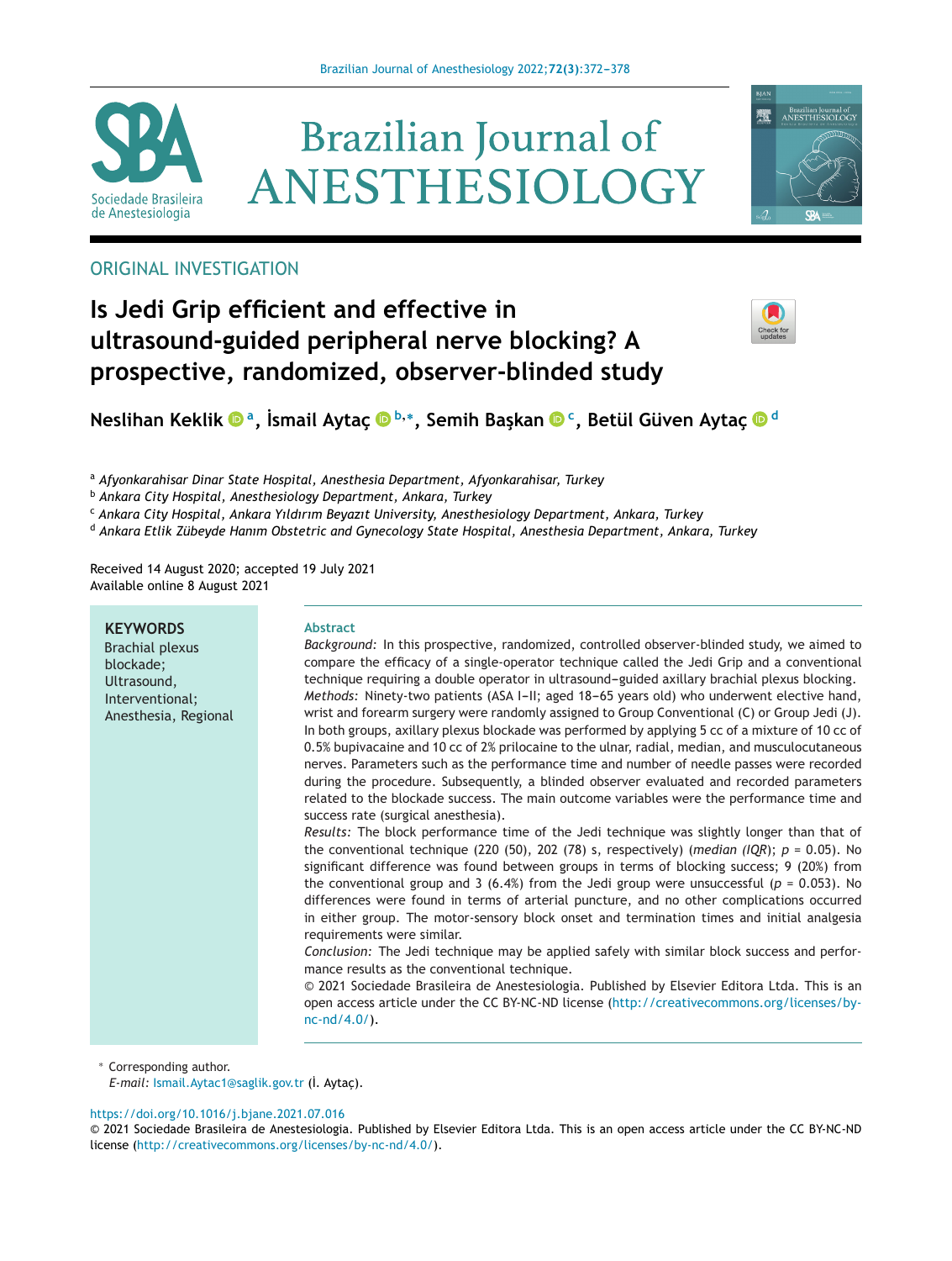#### **Introduction**

Ultrasound guidance has almost entirely changed and improved the practices of peripheral nerve blocks for the last two decades. However, ultrasound-guided block cannot eliminate complications such as accidental vascular injury, hemidiaphragm paralysis, and pneumothorax although it reduces these risks. Additionally, meta-analyses considering the relevant new literature cannot show evidence of reducing the incidence of peripheral neural injury.<sup>[1,2](#page-5-0)</sup>

Ultrasound-guided regional anesthesia procedures are typically performed by two operators, one controlling both the ultrasound probe and peripheric block needle position, and the other assistant operator controlling the aspiration and injection of the local anesthetic (LA). Control of anesthetic injection is crucial to the success of the regional anesthesia. A disadvantage of this common habit is preventing the operator from perceiving the sense of resistance in the syringe plunger, indicating an intraneural needle tip position. Additionally, this technique requires an assistant who must have knowledge about the procedure and a good communication and coordination. $3,4$  The absence or failure of the abovementioned elements might be a potential source of error while administering several small boluses as the needle tip is repositioned to optimize the spread of LA around nerves.

Several single-operator grip techniques of the needle and syringe for ultrasound (USG)-guided peripheral block have been described allowing the provider to perform independently to overcome the abovementioned situations, and these techniques have been criticized based on personal experience. $3-8$  Although methods have been described in the literature, the classical method has not been compared with single-operator methods in any prospective, randomized controlled study. One of these techniques is called the Jedi Grip, defined by Pappin and Christie.<sup>[3](#page-5-0)</sup> The peripheral block needle is held between the index finger and middle phalanx of the middle finger, and the syringe is held with fingers 4 and 5, with the plunger part to the thumb in the palm. The Jedi technique allows the operator to perform aspiration or injection by releasing the thumb.

In this study, we aimed to compare the Jedi technique and conventional peripheral block technique with an assistant in a prospective, randomized, controlled and observer-blinded study on patients who underwent elective hand, wrist and elbow surgery under axillary brachial plexus block in terms of various parameters including block success and the application time.

#### **Methods**

After obtaining ethics committee approval (SBU Ankara Numune SUAM Clinical Research Ethics Committee, numbered E-18-1955 and dated 25/04/2018) and written informed consent, this single-center, prospective, randomized, observer-blinded study was conducted between May 2018 and February 2019 at Ankara Numune Education and Research Hospital (Ankara). The trial was registered at Clinical Trials.gov (NCT04463329).

One hundred patients (aged between 18 and 65 years with American Society of Anesthesiologists [ASA] physical status I to II) undergoing elective hand, wrist and forearm surgery were prospectively enrolled. Eight patients were excluded from the study because of data loss. The inclusion criteria were age between 18 and 65 years, ASA I-II, and body mass index (BMI) between 18.5 and 35 kg.m<sup>-2</sup>. The exclusion criteria of the study were as follows: hepatic or renal failure, serious cardiac or pulmonary disease, local or systemic infection, sepsis, coagulation disorder, neurological, muscular or psychiatric disease, body mass index (BMI) below 18.5 or above 35, drug and substance abuse, pregnancy, refusal of regional anesthesia, history of allergy to LA, mentalmotor retardation (inability to consent or assess the visual analog scale [VAS] pain score), preoperative long-term nonsteroidal anti-inflammatory drugs (NSAID) or opioid use, and prior surgery in the axillary regions.

After creating 2 sets of 50 unique numbers from 1 to 100 for each group using an internet-based program ([www.randomize.org](http://www.randomize.org)), the patients were randomly allocated to one of the two groups as Group C  $(n = 50,$ conventional two-operator axillary brachial plexus blockade) and Group J (n = 50, axillary brachial plexus block with a single operator using Jedi grip).

A peripheral intravenous cannula (20-22G) was placed in the upper limb contralateral to the surgical site, and 1-2 mg of midazolam was administered before transferring to the operation room. Standard ASA monitoring was applied throughout the procedure, including the noninvasive arterial blood pressure, heart rate, and pulse oximetry. As a safety precaution, the anesthesia machine was tested, and general anesthesia drugs were prepared.

All the blocks were performed by the same researcher who practiced the Jedi technique before starting the study using polymer gel position pads by targeting a point with air injection and using the Jedi technique for almost 2 months in clinical practice before the study.

The same peripheral block needle and ultrasound machine were used for all the patients (a 22G, 5-cm long, short-beveled, teflon-coated needle (Locoplex; Vygon, France) and linear 38-mm, high-frequency 6 to 13 MHz transducer (Logiq e; General Electric, United States).

The patients in both groups were placed in the supine position, the arm was abducted 90 degrees on the side of the block, the elbow was flexed 90 degrees, and the head was turned to the shoulder side where the procedure was not performed. Skin disinfection was performed with povidone iodine and the patient was covered with a sterile drape. The 5 to 12 Millihertz linear USG probe (Logiq e, General Electric, USA) was covered with a sterile transparent sheath. A mixture of 10 cc of 0.5% bupivacaine and 10 cc of 0.2% prilocaine was prepared for a 20-cc syringe.

The axillary brachial plexus block was applied to patients either by the conventional two-person technique or oneperson Jedi technique according to the allocated group. In Group C, the operator used the probe and needle with different hands while an assistant controlled the syringe to aspirate or inject LA. In Group J, a single operator controlled the probe with one hand while controlling the needle and syringe with the Jedi technique. The needle was held between the index finger and the middle phalanx of middle finger, and the syringe was held with fingers 4 and 5, with the plunger part to the thumb in the palm. Before the injection, the needle was absolutely aspirated to ensure that the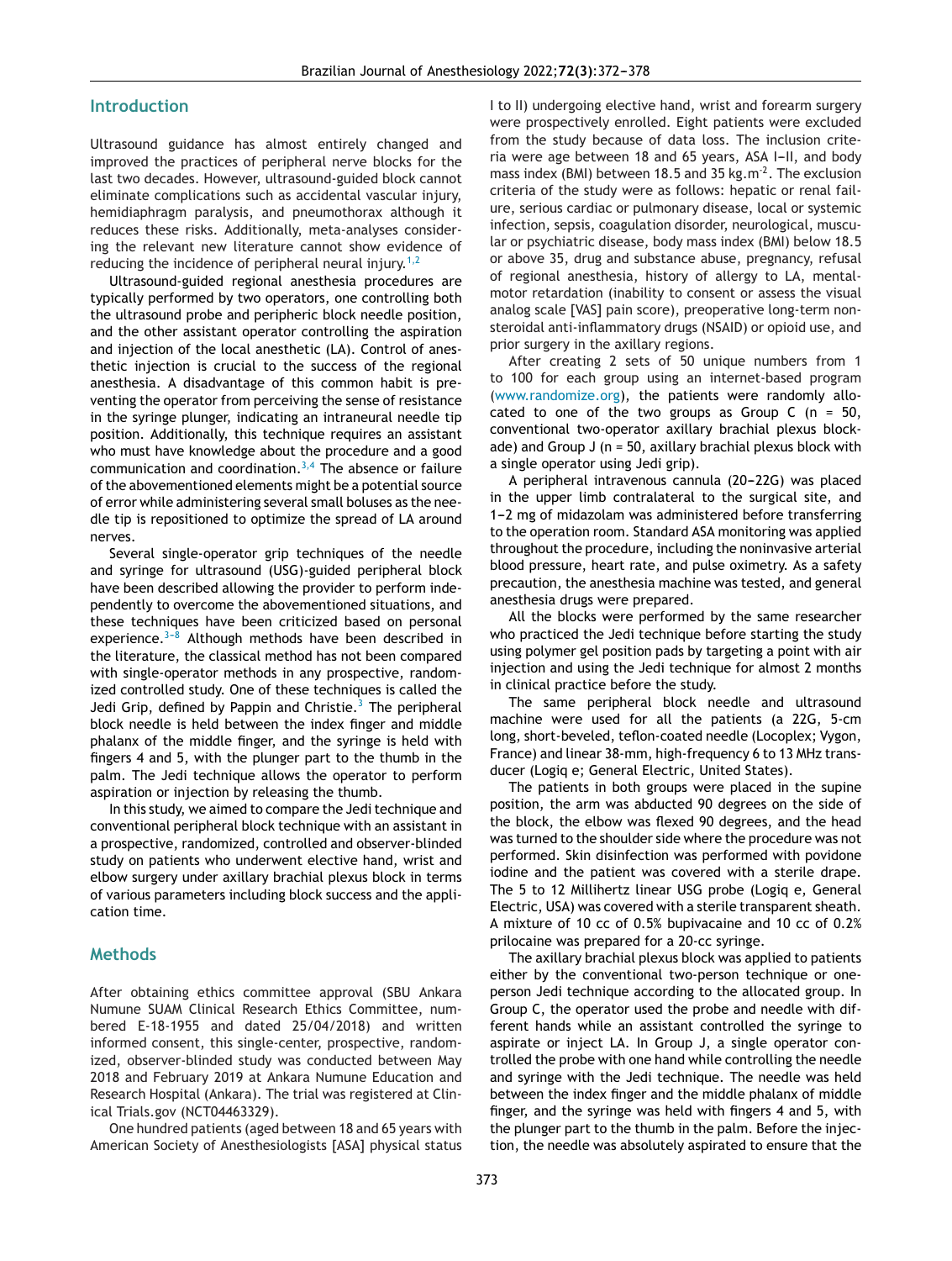

**Figure 1** An example of the Jedi Grip performed at our hospital.

needle was not in the vein. Injection and aspiration were performed with thumb (Fig. 1A and B).

The procedure was the same in both groups except for the needle-holding technique. The ultrasound probe was positioned in the axilla at the lateral border of the pectoralis major muscle and perpendicular to the axis of the arm to obtain a short-axis view of the axillary artery and its surrounding nerve bundle. Image quality was optimized with the selection of the appropriate depth (within  $2-3$  cm), focus range (within 1 cm) and gain. The hyperechoic median, ulnar, and radial nerves were visualized around the axillary artery. With slight proximal-distal movement of the transducer, the musculocutaneous nerve or plane between the coracobrachialis and biceps muscles were visualized. After obtaining a satisfactory image, the imaging time (defined as the time interval between contact of the ultrasound probe with the patient to visualization) was recorded.

The needle was inserted in-plane from the anterior aspect and directed toward the posterior aspect. Nerves were separately imaged, and a 5-cc LA mixture was administered first to the radial, ulnar, median, and musculocutaneous nerves in all the patients. After the end of LA injection, the needling time (defined as the time between the entry of the needle through the skin to the end of local anesthesia) was recorded. The performance time was defined as the sum of the imaging and needling times. The number of needle passes and complications, such as paresthesia and vascular puncture, were also recorded.

After completion of the block, a single-blinded observer recorded the demographic data and questioned the patients about pain related to the block procedure using a 10-cm visual analog scale (0 cm = no pain, 10 cm = worst imaginable pain). The patients were also questioned for symptoms related to LA toxicity.

Subsequently, measurements of the brachial plexus blockade were performed every 5 minutes until 30 minutes by the same single-blinded observer.

Sensory blockade was evaluated and graded from the lateral side of the forearm, volar face of the thumb, volar face of the 5<sup>th</sup> finger and lateral side of the hand back for the musculocutaneous, median, ulnar, and radial nerves, respectively. Grading was performed according to a previously validated 3-point scale using a cold test: 0 = no block, 1 = analgesia (patient can feel touch, not cold), and 2 = anesthesia (patient cannot feel touch). $9-11$ 

Motor blockade was evaluated and graded with elbow flexion, thumb abduction, thumb opposition, and thumb adduction for the musculocutaneous, radial, median, and ulnar nerves, respectively. Motor blockade grading was also performed according to a (validated) 3-point scale: 0 = no block, 1 = paresis, and 2 = paralysis.  $9,11$ 

Motor and sensory examinations were performed for all four nerves every five minutes, and the sum of the results was recorded as the composite score. The overall maximal composite score was 16 points. When the total composite score was a minimum of 14 or higher (with a sensory component of 7 or more), the patient was considered ready for surgery. The time until the composite score was 14/16 and above was defined as the anesthesia onset time, i.e., the time to reach surgical anesthesia. $8,10$ 

The sensory block onset time was defined as the time from the end of block application until the sensory block score was at least 1 point in any of the radial, ulnar, median, or musculocutaneous nerves. The motor block onset time was defined as the time from the end of block application until the motor block score was at least 1 point in any of the radial, ulnar, median, or musculocutaneous nerves.

After the operation, the time to at least one point of regression in the sensory block and first analgesic requirement was measured, and the severity of pain was assessed with VAS. Patient satisfaction was also evaluated using a 4 point Likert scale as follows: 4: excellent; 3: good; 2: fair; and 1: poor.

#### **Statistical analysis**

The number of patients required for each group was determined using the G-Power 3.1.9.4 package program. Anticipating a 1-minute difference in the needling time was significant, and the estimated sample size was 45 per group with d = 0.60 (effect size),  $\alpha$  = 0.05 and power = 80%. We planned to conduct the study with 100 patients to ensure adequate final numbers.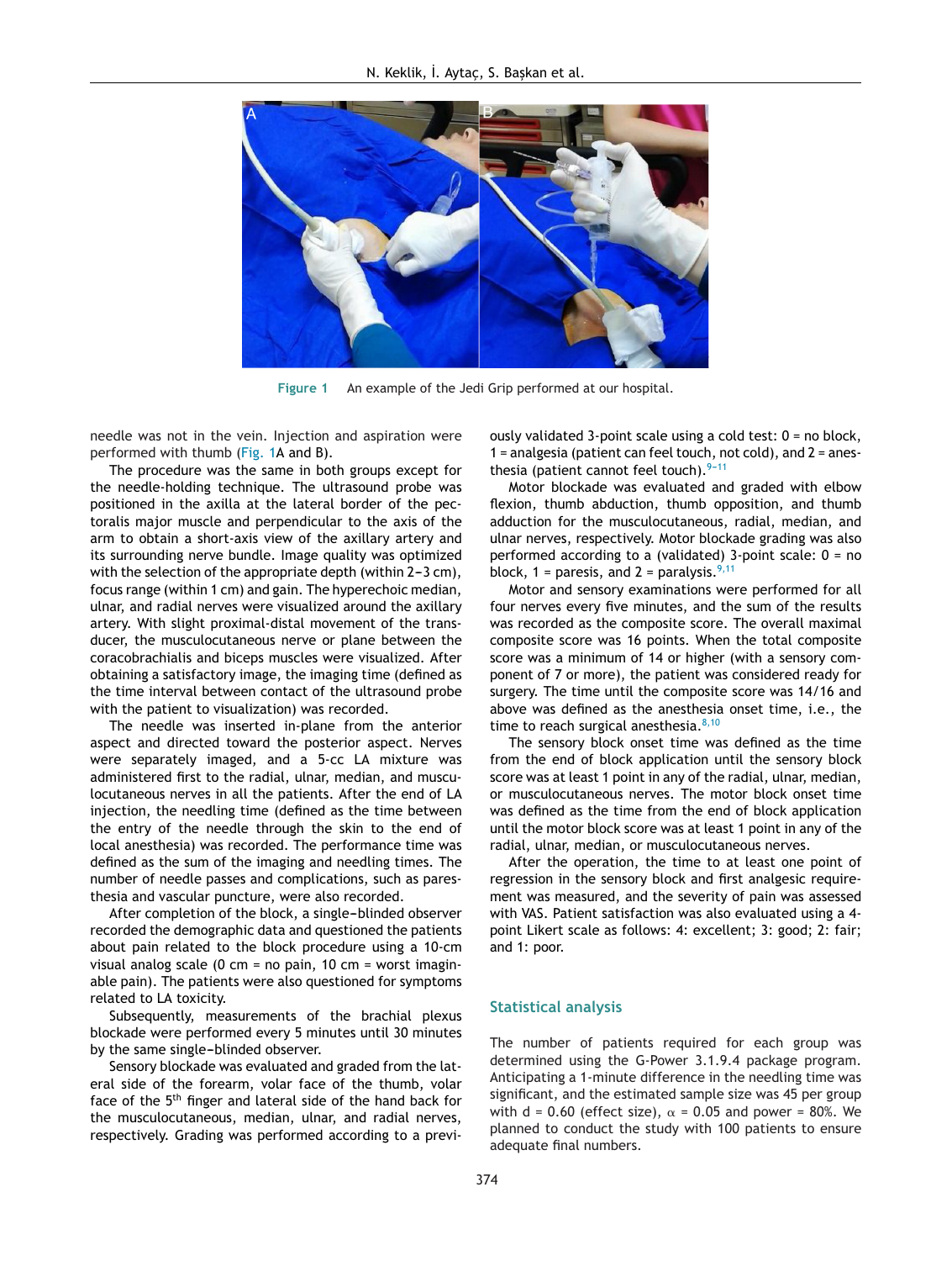| <b>Variables</b>                                                                                           | Conventional<br>$(n = 45)$                                                | Jedi (n = $47$ )                                                          |
|------------------------------------------------------------------------------------------------------------|---------------------------------------------------------------------------|---------------------------------------------------------------------------|
| Age (year), Mean $\pm$ SD<br>Height (cm), Mean $\pm$ SD<br>Weight (kg), Mean $\pm$ SD<br>BMI $(kg.m^{-2})$ | $38.82 + 12.29$<br>$170.98 \pm 8.30$<br>$77.66 + 14.36$<br>$76.57 + 4.45$ | $33.47 \pm 11.66$<br>$171.66 + 8.16$<br>$72.87 + 11.19$<br>$74.77 + 3.65$ |
| Gender, n (%)<br>Female<br>Male<br>Asa physical status, n (%)                                              | 7(15.6%)<br>38 (84.4%)                                                    | 9(19.1%)<br>38 (80.9%)                                                    |
| Ш                                                                                                          | 9(20%)<br>36 (80%)                                                        | 13 (27.7%)<br>34 (72.3%)                                                  |

#### **Table 1** Characteristics of the patients.

The IBM SPSS 20 statistical package program was used for data analysis. For all statistics, the significance limit was set at *p* < 0.05. Categorical data were expressed as absolute and relative frequencies. Continuous variables were expressed as means and standard deviation, when normally distributed, and as medians and quartiles or interquartile ranges for those without a normal distribution. The Shapiro-Wilk test was used to examine the compatibility of the data for normal distribution. Chi-squared test and Fisher's exact test were used to compare categorical variables between the two groups. Group comparisons of continuous data with a normal distribution were analyzed using *t*-test, and group comparisons of data did not show a normal distribution were analyzed using the Mann-Whitney U test.

### **Results**

One hundred patients who underwent hand, wrist and forearm surgery were randomly assigned to 1 of 2 groups. Eight patients were excluded from the study because of incomplete data due to early discharge. Finally, 92 patients (Group C,  $n = 45$ ; Group J,  $n = 47$ ) were included in the study [\(Fig.](#page-4-0) 2).

The characteristics of patients are presented in Table 1. The weight, height, sex and ASA status were similar between groups (*p* > 0.05) but there was a statistically significant difference in age and body mass index (BMI)  $(p < 0.05)$  (Table 1).

The imaging times were similar between groups, but the needling and block performance times of the Jedi technique were slightly longer than those of the conventional technique ( $p < 0.05$ ) (Table 2). No statistically significant difference was found between the two groups in terms of arterial puncture, number of needle entries, pain (VAS) during the procedure, block success or need for additional anesthesia (*p* > 0.05) ([Table](#page-4-0) 3).

The onset times of sensory block, motor block and anesthesia were similar between the groups (*p* > 0.05). The sensory and motor block regression times were evaluated only in patients with successful block and were similar between groups (*p* > 0.05) [\(Table](#page-4-0) 3).

No statistically significant difference was found between the groups in terms of the postoperative VAS values (Group C 4.5  $\pm$  2.08 and Group J 4.4  $\pm$  2.16; *p* = 0.478). The postoperative VAS score was not assessed in patients with block failure.

No statistically significant difference was observed between the groups in terms of the time to first analgesia requirement. In both groups, the patients did not require analgesics for at least 10 hours after block (Group C:  $10.72 \pm 3.2$  h, Group J:  $10.61 \pm 3.5$  h;  $p = 0.889$ ).

No statistically significant difference was found between the two groups in terms of patient satisfaction [\(Table](#page-5-0) 4). No differences were found in terms of arterial puncture, and no other complications occurred in either group during block and intraoperative or postoperative follow-up.

#### **Discussion**

Various single-operator ultrasound-guided peripheral block methods have been described in the literature.<sup>3-8</sup> These methods have been criticized based on personal experience.<sup>[7](#page-5-0)</sup> However, to date, no prospective randomized controlled study has compared the classical two-operator method and single-operator methods.

Our results suggest that the Jedi technique achieves similar success rates with slightly longer block performance times than the conventional two-operator block technique. The anesthesia onset times were similar between groups.

Ultrasound guidance has been reported to reduce regional anesthesia-related complications.<sup>[1](#page-5-0)</sup> In ultrasoundguided regional anesthesia, it is possible to determine the localization of the nerve and clearly observe the drug spread during the administration of LAs. Based on the relevant literature, it is reasonable to assume that the use of USG can lead to improvements in patient safety by reducing nerve damage, LA systemic toxicity (LAST), or other complications. However, the American Regional Anesthesia Association (ASRA) also states that the use of ultrasound does not reduce the incidence of regional neural injury associated with regional anesthesia. $1,2$ 

Although tactile pressure sensation in the injection piston is accepted as subjective data,  $12,13$  the use of various methods together would likely increase the safety level.

Conventionally, in ultrasound-guided peripheral nerve blocks, aspiration and injection are performed by an assis-

**Table 2** Comparison of imaging, needling, and block performance times between groups.

| <b>Variables</b>                                                                | <b>Conventional</b><br>$(n = 45)$ | Jedi (n = $47$ )            | Hodges Lehman<br>estimate | 95% CI                  |                  | <i>p</i> -value         |
|---------------------------------------------------------------------------------|-----------------------------------|-----------------------------|---------------------------|-------------------------|------------------|-------------------------|
|                                                                                 |                                   |                             |                           | Lower                   | Upper            |                         |
| Imaging time $(s)^a$<br>Needling time $(s)^a$<br>Block performance time $(s)^a$ | 3(1)<br>202 (78)<br>205(76)       | 3(2)<br>220(50)<br>227 (50) | $-30$<br>-31              | $-1.00$<br>-50<br>$-52$ | 0.00<br>-5<br>-7 | 0.081<br>0.010<br>0.009 |

 $a$  The variable is expressed as median (IQR) and Mann-Whitney U test was used for comparison.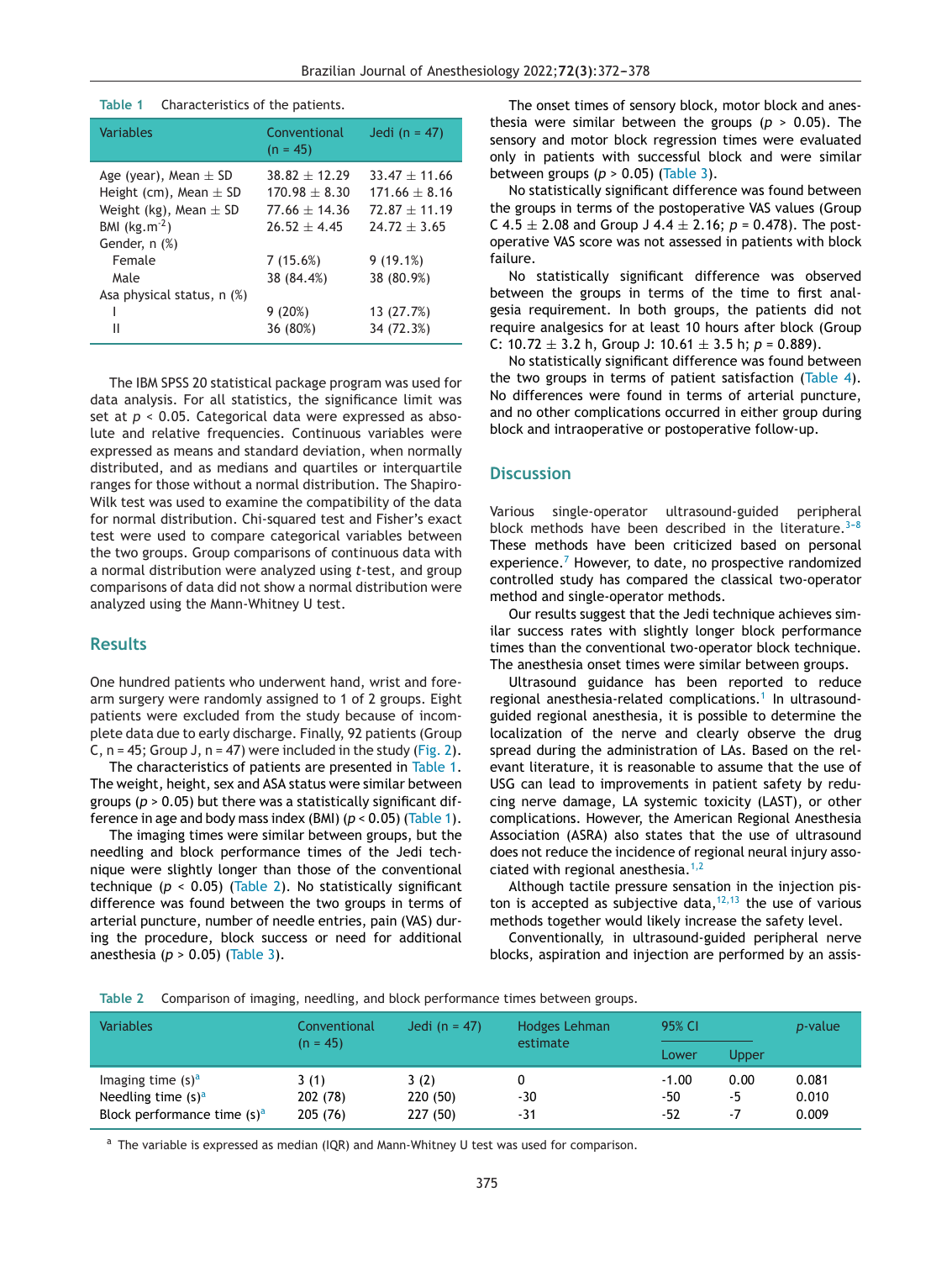<span id="page-4-0"></span>

**Figure 2** Flow chart of the study.

|  |  |  | Table 3 Comparison of block characteristics and success between groups. |
|--|--|--|-------------------------------------------------------------------------|
|--|--|--|-------------------------------------------------------------------------|

| <b>Block characteristics</b>                 | Conventional $(n = 45)$ | Jedi ( $n = 47$ ) | <i>p</i> -value |
|----------------------------------------------|-------------------------|-------------------|-----------------|
| Pain During Procedure (VAS) <sup>a</sup>     | 0(1)                    | 0(1)              | 0.332           |
| Number of Needle Entries, n $(\%)^b$         |                         |                   |                 |
|                                              | 44 (97.8%)              | 47 (100)          | 0.489           |
|                                              | 1(2.2%)                 | 0(0)              |                 |
| Arterial Puncture, n (%) <sup>b</sup>        | 6(13.3%)                | 6(12.8%)          | 0.936           |
| Unsuccessful, $n$ $(\%)^b$                   | 9(20%)                  | 3(6.4%)           | 0.053           |
| Conversion to general anesthesia, n $(\%)^b$ | 9(20%)                  | 7 (14.9%)         | 0.518           |
| Sensory block onset time (min) <sup>a</sup>  | 5(0)                    | 5(0)              | 0.189           |
| Motor block onset time (min) <sup>a</sup>    | 5(5)                    | 5(5)              | 0.329           |
| Anesthesia onset time (min) <sup>a</sup>     | 20(4)                   | 20(5)             | 0.102           |
| Sensory block regression time, n $(\%)^b$    |                         |                   |                 |
| $2 - 8$ hours                                | 27 (75%)                | 25 (56.8%)        | 0.090           |
| 8-18 hours                                   | 9(25%)                  | 19 (43.2%)        |                 |

 $a$  The variable is expressed as median (IQR) and Mann-Whitney U test was used for comparison.

b Chi-squared test or Fisher's exact test were used where appropriate.

tant while the anesthesiologist holds the USG probe in one hand and the peripheral block needle in the other. Singh et al. $14$  reported the current practice among anesthesiologists from a closed Facebook group questionnaire. As expected, in this study, most of the participants used conventional techniques except for those using alternative single operator let-go techniques (17.3%). It can be assumed that the disadvantage of this technique is to drop the needle free at the injection stage without control.

Pappin and Chri[s](#page-5-0)tie<sup>3</sup> stated that the practitioner cannot sense the piston pressure of the syringe, indicating intraneural injection. They also indicated that smaller doses of bolus injections at different points around the nerve sheath are required to achieve LA spread in USG-guided blocks, leading to communication and coordination problems between the practitioner and assistant. They described the Jedi needle holding technique as a precaution against these problems. According to Pappin and Christie, the amount of LA injected can be reduced as the time and quantity of the injection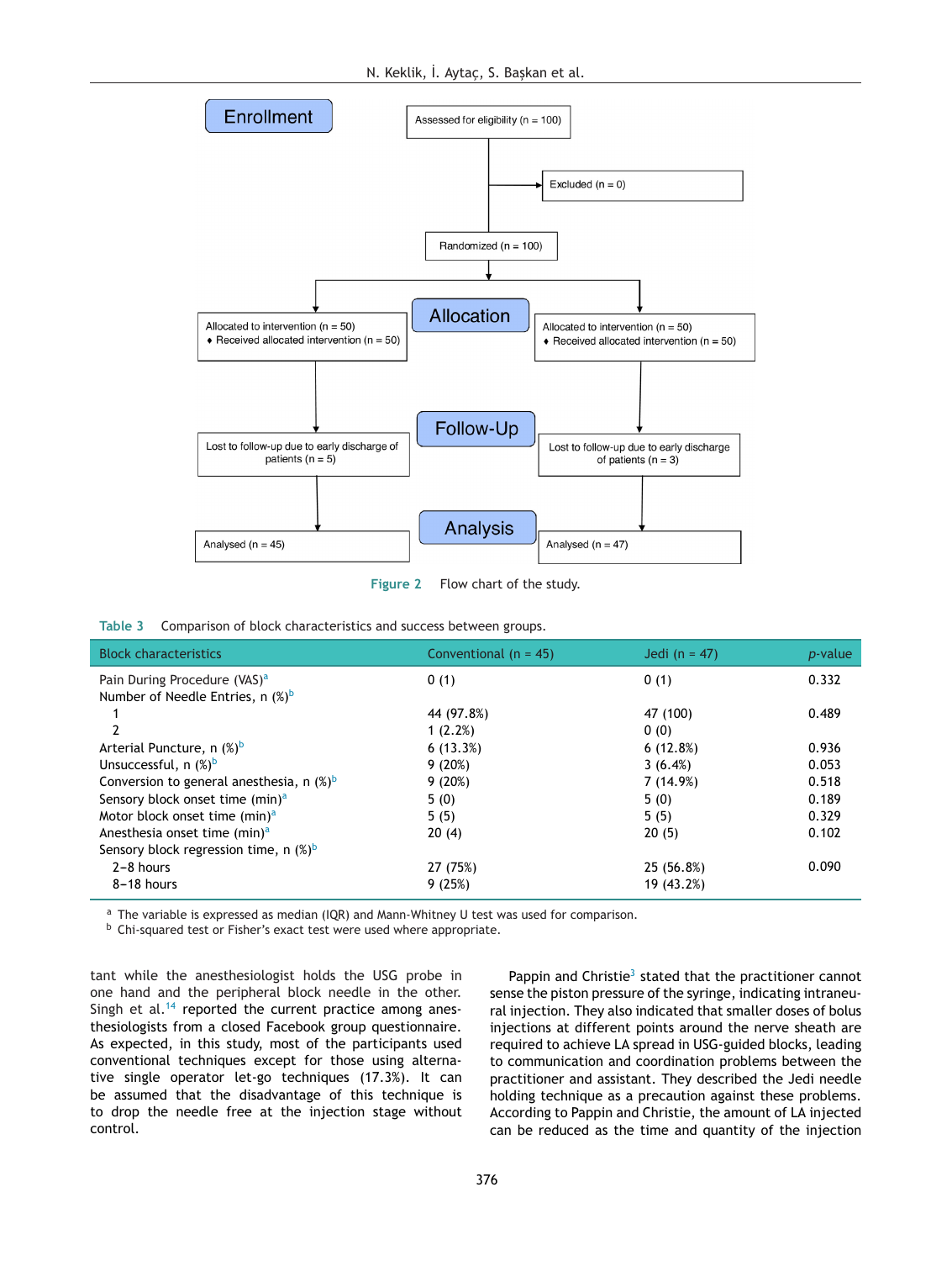<span id="page-5-0"></span>**Table 4** Comparison of patient satisfaction between groups.

| Variables                                                          | Conventional<br>$(n = 45)$ | Jedi<br>$(n = 47)$    | <i>p</i> -value |
|--------------------------------------------------------------------|----------------------------|-----------------------|-----------------|
| Patient satisfaction, n (%)<br>Fair and poor<br>Good and excellent | 9(20%)<br>36 (80%)         | 3(6.4%)<br>44 (93.6%) | 0.053           |

passes to the practitioner's control without the need for communication and coordination.3,4

The Jedi technique has been criticized based on personal experience because of the difficulty of using a 20-ml syringe and involuntary shift of the needle tip position during aspiration.<sup>7</sup> However, the justification of these criticisms in the literature has not been proven by prospective randomized controlled studies. The Jedi technique is the only single-operator technique that allows injection and aspiration without leaving control of the needle.

In this study, we aimed to compare the Jedi method described by Pappin $3$  and the classical peripheral block method with an assistant in a prospective randomized and controlled study on patients who underwent axillary brachial plexus block in terms of various parameters, including block success and application time.

Thus, we found that the Jedi technique slightly increased the performance time. For all that, the Jedi technique did not increase the complications of arterial puncture, number of needle entries, or the patient's pain (VAS) during the procedure.

Sensory-motor block and the anesthesia onset time (time to reach surgical anesthesia) in the Jedi technique were not prolonged compared with those in the conventional technique.

The Jedi technique was found to be as efficient and effective as the classical method in terms of the block success rate.

The regression time of the sensory block, VAS values after the regression of the block, and time of the first analgesic requirement were similar. In both groups, patients did not require analgesics for at least 10 hours after the block. In both techniques, the patients' satisfaction with the procedure was similar. The Jedi technique did not increase the complication rate compared with the classical method.

Thus, one advantage of learning and the performing Jedi technique is that it provides the opportunity to perform regional anesthesia during working shifts with few and untrained staff.  $15-17$ 

Several limitations of our study can be listed as follows. The operator was more experienced with the conventional technique. Therefore, before starting the study, the operator practiced the Jedi technique on gel pads for 2 months to minimize the difference in experience. The techniques should be compared with a large number of operators because, different operators' levels of success in both techniques may vary. Another limitation of the study was sample size insufficiency for interpreting complication rate because of the low expected occurrence of block complications and the calculation of sample size according to the block performing time.

#### **Conclusions**

The Jedi technique allows a single operator to perform peripheral nerve block by holding the syringe, peripheral block needle on one hand and ultrasound probe on the other hand. The technique excludes communication and coordination problems between the operator and assistant. It allows the operator to feel the applied pressure tactically in the piston, thereby achieving success rates similar to those of the conventional method. Studies are needed comparing the Jedi technique with other single-operator techniques and investigating whether the LA dose can be reduced with single-operator techniques.

## **Conflicts of interest**

The authors declare no conflicts of interest.

#### **References**

- 1. [Neal](http://refhub.elsevier.com/S0104-0014(21)00297-9/sbref0005) [JM.](http://refhub.elsevier.com/S0104-0014(21)00297-9/sbref0005) [Ultrasound-guided](http://refhub.elsevier.com/S0104-0014(21)00297-9/sbref0005) [regional](http://refhub.elsevier.com/S0104-0014(21)00297-9/sbref0005) [anesthesia](http://refhub.elsevier.com/S0104-0014(21)00297-9/sbref0005) [and](http://refhub.elsevier.com/S0104-0014(21)00297-9/sbref0005) [patient](http://refhub.elsevier.com/S0104-0014(21)00297-9/sbref0005) [safety:](http://refhub.elsevier.com/S0104-0014(21)00297-9/sbref0005) [update](http://refhub.elsevier.com/S0104-0014(21)00297-9/sbref0005) [of](http://refhub.elsevier.com/S0104-0014(21)00297-9/sbref0005) [an](http://refhub.elsevier.com/S0104-0014(21)00297-9/sbref0005) [evidence-based](http://refhub.elsevier.com/S0104-0014(21)00297-9/sbref0005) [analysis.](http://refhub.elsevier.com/S0104-0014(21)00297-9/sbref0005) [Reg](http://refhub.elsevier.com/S0104-0014(21)00297-9/sbref0005) [Anesth](http://refhub.elsevier.com/S0104-0014(21)00297-9/sbref0005) [Pain](http://refhub.elsevier.com/S0104-0014(21)00297-9/sbref0005) [Med.](http://refhub.elsevier.com/S0104-0014(21)00297-9/sbref0005) [2016;41:195](http://refhub.elsevier.com/S0104-0014(21)00297-9/sbref0005)-[204.](http://refhub.elsevier.com/S0104-0014(21)00297-9/sbref0005)
- 2. [Neal](http://refhub.elsevier.com/S0104-0014(21)00297-9/sbref0010) [JM,](http://refhub.elsevier.com/S0104-0014(21)00297-9/sbref0010) [Barrington](http://refhub.elsevier.com/S0104-0014(21)00297-9/sbref0010) [MJ,](http://refhub.elsevier.com/S0104-0014(21)00297-9/sbref0010) [Brull](http://refhub.elsevier.com/S0104-0014(21)00297-9/sbref0010) [R,](http://refhub.elsevier.com/S0104-0014(21)00297-9/sbref0010) [et](http://refhub.elsevier.com/S0104-0014(21)00297-9/sbref0010) [al.](http://refhub.elsevier.com/S0104-0014(21)00297-9/sbref0010) [The](http://refhub.elsevier.com/S0104-0014(21)00297-9/sbref0010) [second](http://refhub.elsevier.com/S0104-0014(21)00297-9/sbref0010) [ASRA](http://refhub.elsevier.com/S0104-0014(21)00297-9/sbref0010) [practice](http://refhub.elsevier.com/S0104-0014(21)00297-9/sbref0010) [advisory](http://refhub.elsevier.com/S0104-0014(21)00297-9/sbref0010) [on](http://refhub.elsevier.com/S0104-0014(21)00297-9/sbref0010) [neurologic](http://refhub.elsevier.com/S0104-0014(21)00297-9/sbref0010) [complications](http://refhub.elsevier.com/S0104-0014(21)00297-9/sbref0010) [associated](http://refhub.elsevier.com/S0104-0014(21)00297-9/sbref0010) [with](http://refhub.elsevier.com/S0104-0014(21)00297-9/sbref0010) [regional](http://refhub.elsevier.com/S0104-0014(21)00297-9/sbref0010) [anesthesia](http://refhub.elsevier.com/S0104-0014(21)00297-9/sbref0010) [and](http://refhub.elsevier.com/S0104-0014(21)00297-9/sbref0010) [pain](http://refhub.elsevier.com/S0104-0014(21)00297-9/sbref0010) [medicine:](http://refhub.elsevier.com/S0104-0014(21)00297-9/sbref0010) [executive](http://refhub.elsevier.com/S0104-0014(21)00297-9/sbref0010) [summary](http://refhub.elsevier.com/S0104-0014(21)00297-9/sbref0010) [2015.](http://refhub.elsevier.com/S0104-0014(21)00297-9/sbref0010) [Reg](http://refhub.elsevier.com/S0104-0014(21)00297-9/sbref0010) [Anesth](http://refhub.elsevier.com/S0104-0014(21)00297-9/sbref0010) [Pain](http://refhub.elsevier.com/S0104-0014(21)00297-9/sbref0010) [Med.](http://refhub.elsevier.com/S0104-0014(21)00297-9/sbref0010) 2015;40:401-30.
- 3. [Pappin](http://refhub.elsevier.com/S0104-0014(21)00297-9/sbref0015) [D,](http://refhub.elsevier.com/S0104-0014(21)00297-9/sbref0015) [Christie](http://refhub.elsevier.com/S0104-0014(21)00297-9/sbref0015) [I.](http://refhub.elsevier.com/S0104-0014(21)00297-9/sbref0015) [The](http://refhub.elsevier.com/S0104-0014(21)00297-9/sbref0015) [Jedi](http://refhub.elsevier.com/S0104-0014(21)00297-9/sbref0015) [Grip:](http://refhub.elsevier.com/S0104-0014(21)00297-9/sbref0015) [a](http://refhub.elsevier.com/S0104-0014(21)00297-9/sbref0015) [novel](http://refhub.elsevier.com/S0104-0014(21)00297-9/sbref0015) [technique](http://refhub.elsevier.com/S0104-0014(21)00297-9/sbref0015) [for](http://refhub.elsevier.com/S0104-0014(21)00297-9/sbref0015) [administering](http://refhub.elsevier.com/S0104-0014(21)00297-9/sbref0015) [local](http://refhub.elsevier.com/S0104-0014(21)00297-9/sbref0015) [anaesthetic](http://refhub.elsevier.com/S0104-0014(21)00297-9/sbref0015) [in](http://refhub.elsevier.com/S0104-0014(21)00297-9/sbref0015) [ultrasound-guided](http://refhub.elsevier.com/S0104-0014(21)00297-9/sbref0015) [regional](http://refhub.elsevier.com/S0104-0014(21)00297-9/sbref0015) [anaesthesia.](http://refhub.elsevier.com/S0104-0014(21)00297-9/sbref0015) [Anaesthesia.](http://refhub.elsevier.com/S0104-0014(21)00297-9/sbref0015) [2011;66:845.](http://refhub.elsevier.com/S0104-0014(21)00297-9/sbref0015)
- 4. [Christie](http://refhub.elsevier.com/S0104-0014(21)00297-9/sbref0020) [I.](http://refhub.elsevier.com/S0104-0014(21)00297-9/sbref0020) [Sensing](http://refhub.elsevier.com/S0104-0014(21)00297-9/sbref0020) [injection](http://refhub.elsevier.com/S0104-0014(21)00297-9/sbref0020) [pressure:](http://refhub.elsevier.com/S0104-0014(21)00297-9/sbref0020) [the](http://refhub.elsevier.com/S0104-0014(21)00297-9/sbref0020) [Jedi](http://refhub.elsevier.com/S0104-0014(21)00297-9/sbref0020) [grip](http://refhub.elsevier.com/S0104-0014(21)00297-9/sbref0020) [clarified.](http://refhub.elsevier.com/S0104-0014(21)00297-9/sbref0020) [Anaesthesia.](http://refhub.elsevier.com/S0104-0014(21)00297-9/sbref0020) [2016;71:477.](http://refhub.elsevier.com/S0104-0014(21)00297-9/sbref0020)
- 5. [Bedforth](http://refhub.elsevier.com/S0104-0014(21)00297-9/sbref0025) [N,](http://refhub.elsevier.com/S0104-0014(21)00297-9/sbref0025) [Townsley](http://refhub.elsevier.com/S0104-0014(21)00297-9/sbref0025) [P,](http://refhub.elsevier.com/S0104-0014(21)00297-9/sbref0025) [Maybin](http://refhub.elsevier.com/S0104-0014(21)00297-9/sbref0025) [J,](http://refhub.elsevier.com/S0104-0014(21)00297-9/sbref0025) [et](http://refhub.elsevier.com/S0104-0014(21)00297-9/sbref0025) [al.](http://refhub.elsevier.com/S0104-0014(21)00297-9/sbref0025) [Single-handed](http://refhub.elsevier.com/S0104-0014(21)00297-9/sbref0025) [ultrasound-guided](http://refhub.elsevier.com/S0104-0014(21)00297-9/sbref0025) [regional](http://refhub.elsevier.com/S0104-0014(21)00297-9/sbref0025) [anaesthesia.](http://refhub.elsevier.com/S0104-0014(21)00297-9/sbref0025) [Anaesthesia.](http://refhub.elsevier.com/S0104-0014(21)00297-9/sbref0025) [2011;66:846.](http://refhub.elsevier.com/S0104-0014(21)00297-9/sbref0025)
- 6. [Gupta](http://refhub.elsevier.com/S0104-0014(21)00297-9/sbref0030) [P,](http://refhub.elsevier.com/S0104-0014(21)00297-9/sbref0030) [Berrill](http://refhub.elsevier.com/S0104-0014(21)00297-9/sbref0030) [A.](http://refhub.elsevier.com/S0104-0014(21)00297-9/sbref0030) ['On](http://refhub.elsevier.com/S0104-0014(21)00297-9/sbref0030) lock'-a [further](http://refhub.elsevier.com/S0104-0014(21)00297-9/sbref0030) [single-operator](http://refhub.elsevier.com/S0104-0014(21)00297-9/sbref0030) [ultrasound-guided](http://refhub.elsevier.com/S0104-0014(21)00297-9/sbref0030) [regional](http://refhub.elsevier.com/S0104-0014(21)00297-9/sbref0030) [anaesthesia](http://refhub.elsevier.com/S0104-0014(21)00297-9/sbref0030) [grip.](http://refhub.elsevier.com/S0104-0014(21)00297-9/sbref0030) [Anaesthesia.](http://refhub.elsevier.com/S0104-0014(21)00297-9/sbref0030) [2017;72:1289.](http://refhub.elsevier.com/S0104-0014(21)00297-9/sbref0030)
- 7. [Biswas](http://refhub.elsevier.com/S0104-0014(21)00297-9/sbref0035) [A,](http://refhub.elsevier.com/S0104-0014(21)00297-9/sbref0035) [Ó](http://refhub.elsevier.com/S0104-0014(21)00297-9/sbref0035) [Riain](http://refhub.elsevier.com/S0104-0014(21)00297-9/sbref0035) [S.](http://refhub.elsevier.com/S0104-0014(21)00297-9/sbref0035) [Jedi](http://refhub.elsevier.com/S0104-0014(21)00297-9/sbref0035) [grip](http://refhub.elsevier.com/S0104-0014(21)00297-9/sbref0035) [and](http://refhub.elsevier.com/S0104-0014(21)00297-9/sbref0035) [single-handed](http://refhub.elsevier.com/S0104-0014(21)00297-9/sbref0035) [ultrasound](http://refhub.elsevier.com/S0104-0014(21)00297-9/sbref0035) [guided-regional](http://refhub.elsevier.com/S0104-0014(21)00297-9/sbref0035) [anaesthesia.](http://refhub.elsevier.com/S0104-0014(21)00297-9/sbref0035) [Anaesthesia.](http://refhub.elsevier.com/S0104-0014(21)00297-9/sbref0035) [2012;67:194.](http://refhub.elsevier.com/S0104-0014(21)00297-9/sbref0035)
- 8. [Bedforth](http://refhub.elsevier.com/S0104-0014(21)00297-9/sbref0040) [N,](http://refhub.elsevier.com/S0104-0014(21)00297-9/sbref0040) [Townsley](http://refhub.elsevier.com/S0104-0014(21)00297-9/sbref0040) [P,](http://refhub.elsevier.com/S0104-0014(21)00297-9/sbref0040) [Maybin](http://refhub.elsevier.com/S0104-0014(21)00297-9/sbref0040) [J,](http://refhub.elsevier.com/S0104-0014(21)00297-9/sbref0040) [et](http://refhub.elsevier.com/S0104-0014(21)00297-9/sbref0040) [al.](http://refhub.elsevier.com/S0104-0014(21)00297-9/sbref0040) [Jedi](http://refhub.elsevier.com/S0104-0014(21)00297-9/sbref0040) [grip](http://refhub.elsevier.com/S0104-0014(21)00297-9/sbref0040) [and](http://refhub.elsevier.com/S0104-0014(21)00297-9/sbref0040) [single-handed](http://refhub.elsevier.com/S0104-0014(21)00297-9/sbref0040) [ultrasound](http://refhub.elsevier.com/S0104-0014(21)00297-9/sbref0040) [guided-regional](http://refhub.elsevier.com/S0104-0014(21)00297-9/sbref0040) [anaesthesia](http://refhub.elsevier.com/S0104-0014(21)00297-9/sbref0040) [reply.](http://refhub.elsevier.com/S0104-0014(21)00297-9/sbref0040) [Anaesthesia.](http://refhub.elsevier.com/S0104-0014(21)00297-9/sbref0040) 2012:67:194-5.
- 9. [Tran](http://refhub.elsevier.com/S0104-0014(21)00297-9/sbref0045) [DQ,](http://refhub.elsevier.com/S0104-0014(21)00297-9/sbref0045) [Russo](http://refhub.elsevier.com/S0104-0014(21)00297-9/sbref0045) [G,](http://refhub.elsevier.com/S0104-0014(21)00297-9/sbref0045) Muñoz [L,](http://refhub.elsevier.com/S0104-0014(21)00297-9/sbref0045) [et](http://refhub.elsevier.com/S0104-0014(21)00297-9/sbref0045) [al.](http://refhub.elsevier.com/S0104-0014(21)00297-9/sbref0045) [A](http://refhub.elsevier.com/S0104-0014(21)00297-9/sbref0045) [prospective,](http://refhub.elsevier.com/S0104-0014(21)00297-9/sbref0045) [randomized](http://refhub.elsevier.com/S0104-0014(21)00297-9/sbref0045) [comparison](http://refhub.elsevier.com/S0104-0014(21)00297-9/sbref0045) [between](http://refhub.elsevier.com/S0104-0014(21)00297-9/sbref0045) [ultrasound-guided](http://refhub.elsevier.com/S0104-0014(21)00297-9/sbref0045) [supraclavicular,](http://refhub.elsevier.com/S0104-0014(21)00297-9/sbref0045) [infra](http://refhub.elsevier.com/S0104-0014(21)00297-9/sbref0045)[clavicular,](http://refhub.elsevier.com/S0104-0014(21)00297-9/sbref0045) [and](http://refhub.elsevier.com/S0104-0014(21)00297-9/sbref0045) [axillary](http://refhub.elsevier.com/S0104-0014(21)00297-9/sbref0045) [brachial](http://refhub.elsevier.com/S0104-0014(21)00297-9/sbref0045) [plexus](http://refhub.elsevier.com/S0104-0014(21)00297-9/sbref0045) [blocks.](http://refhub.elsevier.com/S0104-0014(21)00297-9/sbref0045) [Reg](http://refhub.elsevier.com/S0104-0014(21)00297-9/sbref0045) [Anesth](http://refhub.elsevier.com/S0104-0014(21)00297-9/sbref0045) [Pain](http://refhub.elsevier.com/S0104-0014(21)00297-9/sbref0045) [Med.](http://refhub.elsevier.com/S0104-0014(21)00297-9/sbref0045) 2009:34:366-[71.](http://refhub.elsevier.com/S0104-0014(21)00297-9/sbref0045)
- 10. [Tran](http://refhub.elsevier.com/S0104-0014(21)00297-9/sbref0050) [DQ,](http://refhub.elsevier.com/S0104-0014(21)00297-9/sbref0050) [Bertini](http://refhub.elsevier.com/S0104-0014(21)00297-9/sbref0050) [P,](http://refhub.elsevier.com/S0104-0014(21)00297-9/sbref0050) [Zaouter](http://refhub.elsevier.com/S0104-0014(21)00297-9/sbref0050) [C,](http://refhub.elsevier.com/S0104-0014(21)00297-9/sbref0050) [et](http://refhub.elsevier.com/S0104-0014(21)00297-9/sbref0050) [al.](http://refhub.elsevier.com/S0104-0014(21)00297-9/sbref0050) [A](http://refhub.elsevier.com/S0104-0014(21)00297-9/sbref0050) [prospective,](http://refhub.elsevier.com/S0104-0014(21)00297-9/sbref0050) [randomized](http://refhub.elsevier.com/S0104-0014(21)00297-9/sbref0050) [comparison](http://refhub.elsevier.com/S0104-0014(21)00297-9/sbref0050) [between](http://refhub.elsevier.com/S0104-0014(21)00297-9/sbref0050) [single-and](http://refhub.elsevier.com/S0104-0014(21)00297-9/sbref0050) [double-injection](http://refhub.elsevier.com/S0104-0014(21)00297-9/sbref0050) [ultrasound](http://refhub.elsevier.com/S0104-0014(21)00297-9/sbref0050)[guided](http://refhub.elsevier.com/S0104-0014(21)00297-9/sbref0050) [infraclavicular](http://refhub.elsevier.com/S0104-0014(21)00297-9/sbref0050) [brachial](http://refhub.elsevier.com/S0104-0014(21)00297-9/sbref0050) [plexus](http://refhub.elsevier.com/S0104-0014(21)00297-9/sbref0050) [block.](http://refhub.elsevier.com/S0104-0014(21)00297-9/sbref0050) [Reg](http://refhub.elsevier.com/S0104-0014(21)00297-9/sbref0050) [Anesth](http://refhub.elsevier.com/S0104-0014(21)00297-9/sbref0050) [Pain](http://refhub.elsevier.com/S0104-0014(21)00297-9/sbref0050)  $Med. 2010.35.16 - 21.$  $Med. 2010.35.16 - 21.$  $Med. 2010.35.16 - 21.$
- 11. [Tran](http://refhub.elsevier.com/S0104-0014(21)00297-9/sbref0055) [DQ,](http://refhub.elsevier.com/S0104-0014(21)00297-9/sbref0055) [Clemente](http://refhub.elsevier.com/S0104-0014(21)00297-9/sbref0055) [A,](http://refhub.elsevier.com/S0104-0014(21)00297-9/sbref0055) [Tran](http://refhub.elsevier.com/S0104-0014(21)00297-9/sbref0055) [DQ,](http://refhub.elsevier.com/S0104-0014(21)00297-9/sbref0055) [et](http://refhub.elsevier.com/S0104-0014(21)00297-9/sbref0055) [al.](http://refhub.elsevier.com/S0104-0014(21)00297-9/sbref0055) [A](http://refhub.elsevier.com/S0104-0014(21)00297-9/sbref0055) [comparison](http://refhub.elsevier.com/S0104-0014(21)00297-9/sbref0055) [between](http://refhub.elsevier.com/S0104-0014(21)00297-9/sbref0055) [ultrasound-guided](http://refhub.elsevier.com/S0104-0014(21)00297-9/sbref0055) [infraclavicular](http://refhub.elsevier.com/S0104-0014(21)00297-9/sbref0055) [block](http://refhub.elsevier.com/S0104-0014(21)00297-9/sbref0055) [using](http://refhub.elsevier.com/S0104-0014(21)00297-9/sbref0055) [the](http://refhub.elsevier.com/S0104-0014(21)00297-9/sbref0055) [''double](http://refhub.elsevier.com/S0104-0014(21)00297-9/sbref0055) [bub](http://refhub.elsevier.com/S0104-0014(21)00297-9/sbref0055)[ble''](http://refhub.elsevier.com/S0104-0014(21)00297-9/sbref0055) [sign](http://refhub.elsevier.com/S0104-0014(21)00297-9/sbref0055) [and](http://refhub.elsevier.com/S0104-0014(21)00297-9/sbref0055) [neurostimulation-guided](http://refhub.elsevier.com/S0104-0014(21)00297-9/sbref0055) [axillary](http://refhub.elsevier.com/S0104-0014(21)00297-9/sbref0055) [block.](http://refhub.elsevier.com/S0104-0014(21)00297-9/sbref0055) [Anesth](http://refhub.elsevier.com/S0104-0014(21)00297-9/sbref0055) [Anal.](http://refhub.elsevier.com/S0104-0014(21)00297-9/sbref0055) 2008:107:1075-8.
- 12. [Adams](http://refhub.elsevier.com/S0104-0014(21)00297-9/sbref0060) [A.](http://refhub.elsevier.com/S0104-0014(21)00297-9/sbref0060) [Nerve](http://refhub.elsevier.com/S0104-0014(21)00297-9/sbref0060) [block](http://refhub.elsevier.com/S0104-0014(21)00297-9/sbref0060) [injection](http://refhub.elsevier.com/S0104-0014(21)00297-9/sbref0060) [pressure](http://refhub.elsevier.com/S0104-0014(21)00297-9/sbref0060) [monitoring.](http://refhub.elsevier.com/S0104-0014(21)00297-9/sbref0060) [Anaesthe](http://refhub.elsevier.com/S0104-0014(21)00297-9/sbref0060)[sia.](http://refhub.elsevier.com/S0104-0014(21)00297-9/sbref0060) 2016;71:113-4.
- 13. [Patil](http://refhub.elsevier.com/S0104-0014(21)00297-9/sbref0065) [J,](http://refhub.elsevier.com/S0104-0014(21)00297-9/sbref0065) [Ford](http://refhub.elsevier.com/S0104-0014(21)00297-9/sbref0065) [S,](http://refhub.elsevier.com/S0104-0014(21)00297-9/sbref0065) [Egeler](http://refhub.elsevier.com/S0104-0014(21)00297-9/sbref0065) [C,](http://refhub.elsevier.com/S0104-0014(21)00297-9/sbref0065) [et](http://refhub.elsevier.com/S0104-0014(21)00297-9/sbref0065) [al.](http://refhub.elsevier.com/S0104-0014(21)00297-9/sbref0065) [The](http://refhub.elsevier.com/S0104-0014(21)00297-9/sbref0065) [effect](http://refhub.elsevier.com/S0104-0014(21)00297-9/sbref0065) [of](http://refhub.elsevier.com/S0104-0014(21)00297-9/sbref0065) [needle](http://refhub.elsevier.com/S0104-0014(21)00297-9/sbref0065) [dimensions](http://refhub.elsevier.com/S0104-0014(21)00297-9/sbref0065) [and](http://refhub.elsevier.com/S0104-0014(21)00297-9/sbref0065) [infusion](http://refhub.elsevier.com/S0104-0014(21)00297-9/sbref0065) [rates](http://refhub.elsevier.com/S0104-0014(21)00297-9/sbref0065) [on](http://refhub.elsevier.com/S0104-0014(21)00297-9/sbref0065) [injection](http://refhub.elsevier.com/S0104-0014(21)00297-9/sbref0065) [pressures](http://refhub.elsevier.com/S0104-0014(21)00297-9/sbref0065) [in](http://refhub.elsevier.com/S0104-0014(21)00297-9/sbref0065) [regional](http://refhub.elsevier.com/S0104-0014(21)00297-9/sbref0065) [anaesthesia](http://refhub.elsevier.com/S0104-0014(21)00297-9/sbref0065) [needles:](http://refhub.elsevier.com/S0104-0014(21)00297-9/sbref0065) [a](http://refhub.elsevier.com/S0104-0014(21)00297-9/sbref0065) [bench-top](http://refhub.elsevier.com/S0104-0014(21)00297-9/sbref0065) [study.](http://refhub.elsevier.com/S0104-0014(21)00297-9/sbref0065) [Anaesthesia.](http://refhub.elsevier.com/S0104-0014(21)00297-9/sbref0065) 2015;70:183-9.
- 14. [Singh](http://refhub.elsevier.com/S0104-0014(21)00297-9/sbref0070) [SK,](http://refhub.elsevier.com/S0104-0014(21)00297-9/sbref0070) [Mistry](http://refhub.elsevier.com/S0104-0014(21)00297-9/sbref0070) [T.](http://refhub.elsevier.com/S0104-0014(21)00297-9/sbref0070) [''Let](http://refhub.elsevier.com/S0104-0014(21)00297-9/sbref0070) [Go''technique](http://refhub.elsevier.com/S0104-0014(21)00297-9/sbref0070) [in](http://refhub.elsevier.com/S0104-0014(21)00297-9/sbref0070) [ultrasound](http://refhub.elsevier.com/S0104-0014(21)00297-9/sbref0070) [guided](http://refhub.elsevier.com/S0104-0014(21)00297-9/sbref0070) [Regional](http://refhub.elsevier.com/S0104-0014(21)00297-9/sbref0070) [Anaesthesia.](http://refhub.elsevier.com/S0104-0014(21)00297-9/sbref0070) [J](http://refhub.elsevier.com/S0104-0014(21)00297-9/sbref0070) [Anaesth](http://refhub.elsevier.com/S0104-0014(21)00297-9/sbref0070) [Crit](http://refhub.elsevier.com/S0104-0014(21)00297-9/sbref0070) [Care](http://refhub.elsevier.com/S0104-0014(21)00297-9/sbref0070) [Case](http://refhub.elsevier.com/S0104-0014(21)00297-9/sbref0070) [Rep.](http://refhub.elsevier.com/S0104-0014(21)00297-9/sbref0070) 2019;5:7-9.